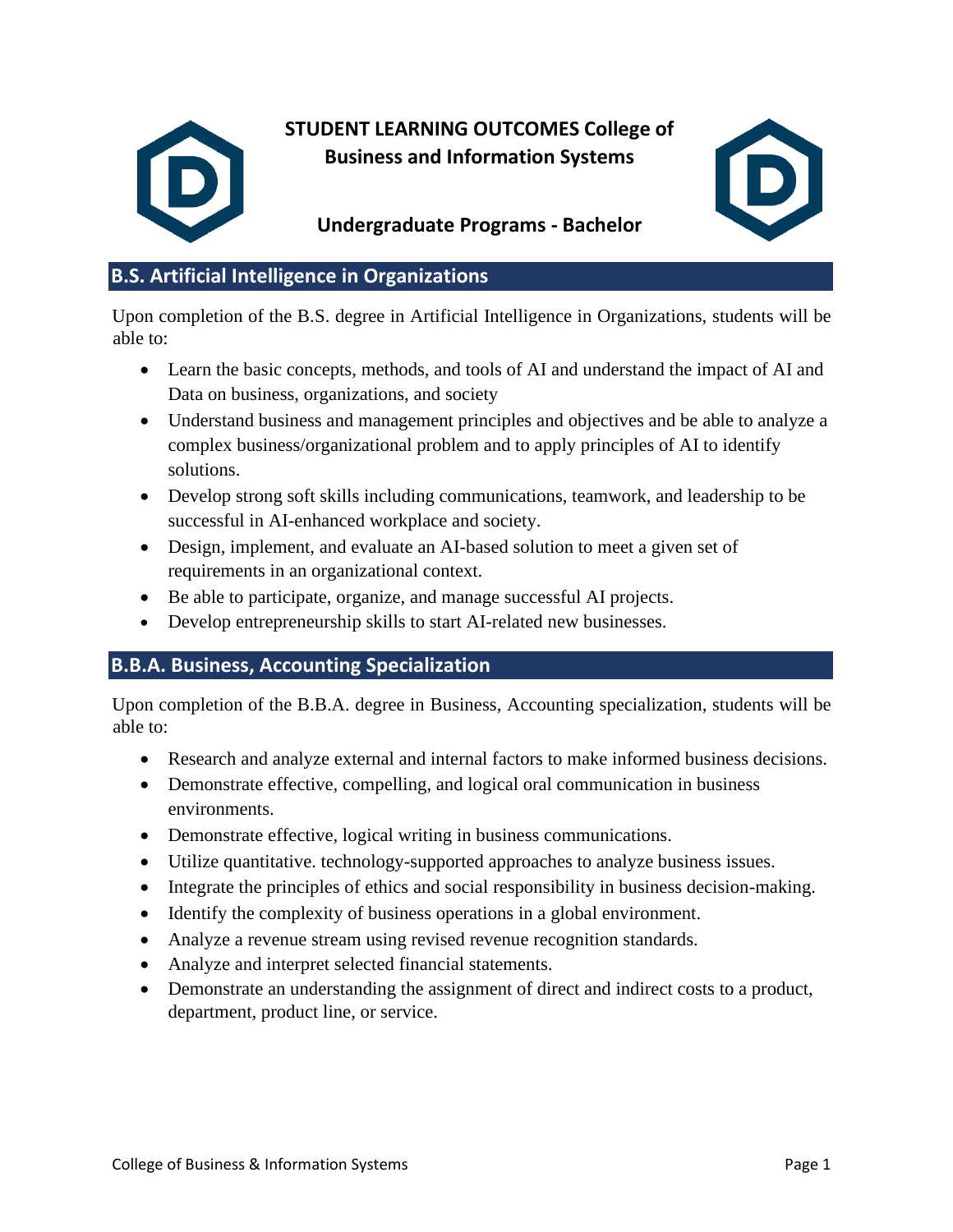# **B.B.A. Business, Business Technology Specialization**

Upon completion of the B.B.A. degree in Business, Business Technology specialization, students will be able to:

- Research and analyze external and internal factors to make informed business decisions.
- Demonstrate effective, compelling, and logical oral communication in business environments.
- Demonstrate effective, logical writing in business communications.
- Utilize quantitative. technology-supported approaches to analyze business issues.
- Integrate the principles of ethics and social responsibility in business decision-making.
- Identify the complexity of business operations in a global environment.
- Apply technology concepts in enhancing/furthering business strategy.
- Align technology applications into business best practices.

#### **B.B.A. Business, Finance Specialization**

Upon completion of the BBA degree in Business, Finance specialization, students will:

- Research and analyze external and internal factors to make informed business decisions.
- Demonstrate effective, compelling, and logical oral communication in business environments.
- Demonstrate effective, logical writing in business communications.
- Utilize quantitative. technology-supported approaches to analyze business issues.
- Integrate the principles of ethics and social responsibility in business decision-making.
- Identify the complexity of business operations in a global environment.
- Organize and analyze financial data with statistical models and data analysis tools.
- Explain corporate finance concepts and use them for financing and investment decisionmaking
- Explain key investment concepts and techniques and use them to evaluate a variety of investment strategies
- Explain the operations of key financial markets and institutions and the interactions between the two entities.

#### **B.B.A. Business, Management Specialization**

Upon completion of the BBA degree in Management, students will:

- Research and analyze external and internal factors to make informed business decisions.
- Demonstrate effective, compelling, and logical oral communication in business environments.
- Demonstrate effective, logical writing in business communications.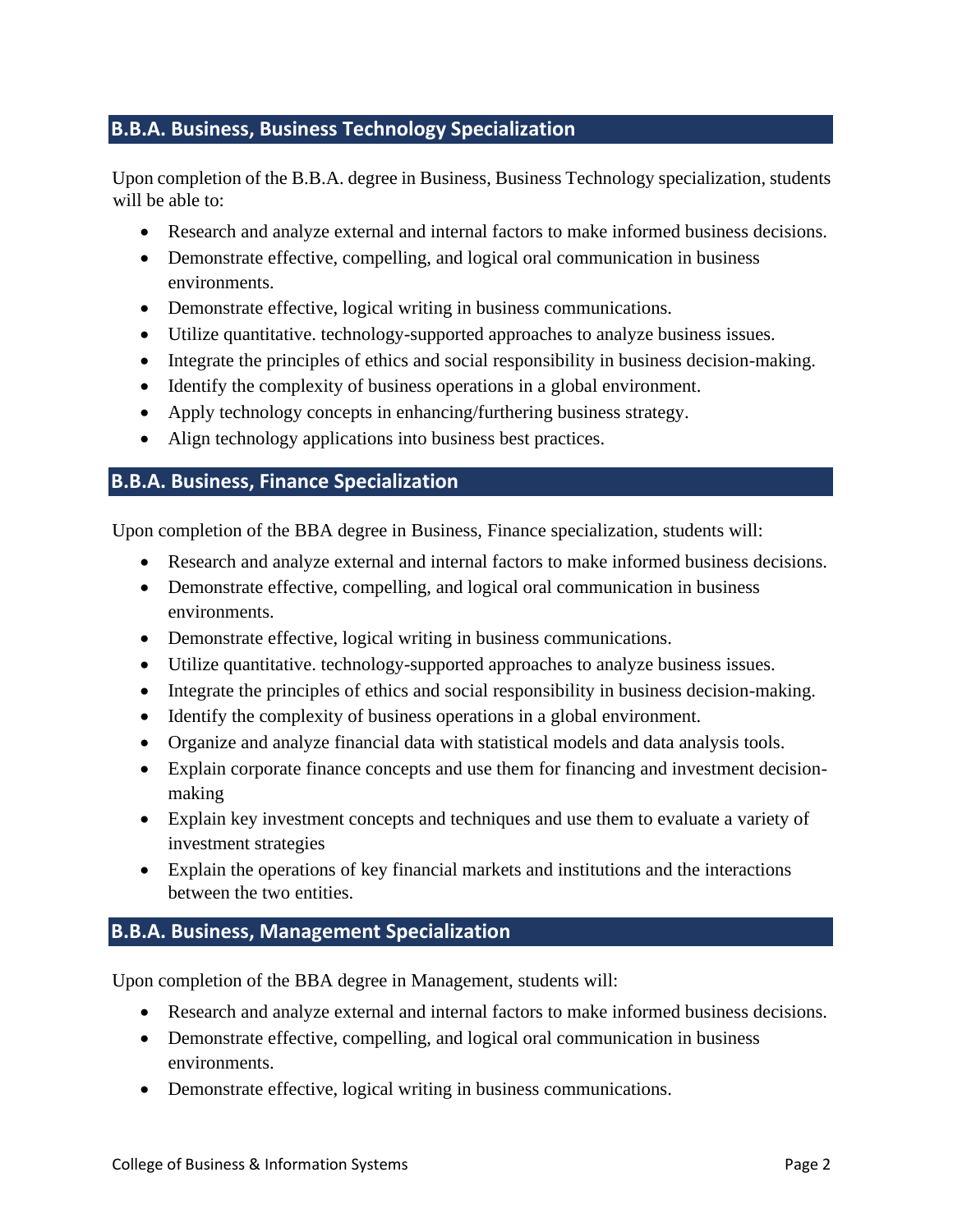- Utilize quantitative. technology-supported approaches to analyze business issues.
- Integrate the principles of ethics and social responsibility in business decision-making.
- Identify the complexity of business operations in a global environment.
- Apply the basic concepts of organizational behavior at the individual, group, and organizational levels to improve the effectiveness of an organization.
- Apply the basic concepts of human resources at the individual, group, and organizational levels to improve the effectiveness of an organization.
- Apply fundamental concepts regarding innovation to an organizational context.
- Apply fundamental concepts of finance, marketing, accounting, and economics regarding new venture development in an entrepreneurial context.
- Translate management concepts to an international context, applying the social, cultural, legal and economic differences inherent in the global environment.

# **B.B.A. Business, Marketing Specialization**

Upon completion of the BBA degree in Business, Marketing specialization, students will:

- Research and analyze external and internal factors to make informed business decisions.
- Demonstrate effective, compelling, and logical oral communication in business environments.
- Demonstrate effective, logical writing in business communications.
- Utilize quantitative. technology-supported approaches to analyze business issues.
- Integrate the principles of ethics and social responsibility in business decision-making.
- Identify the complexity of business operations in a global environment.
- Prepare and present a technology-enhanced sales presentation by visually, verbally, and nonverbally communicating information utilizing best-practice sales techniques
- Create a market research project with results that can be used to solve business problems.
- Use promotional theories, strategies and tools to create a promotional plan that integrates current technology-enabled advertising techniques.

## **B.B.Ed. Business Education**

Upon completion of the B.S.Ed. degree in Business Education, students will be able to:

- demonstrate a deep understanding of content and pedagogy knowledge.
- demonstrate instructional design principles by planning and preparing effective lessons and learning activities for all learners.
- engage students by delivery of effective lessons and learning activities, and ensure assessment is fully aligned with the instructional outcomes in both content and process.
- create a safe and respectful learning environment with an awareness of developmental levels and needs of learners.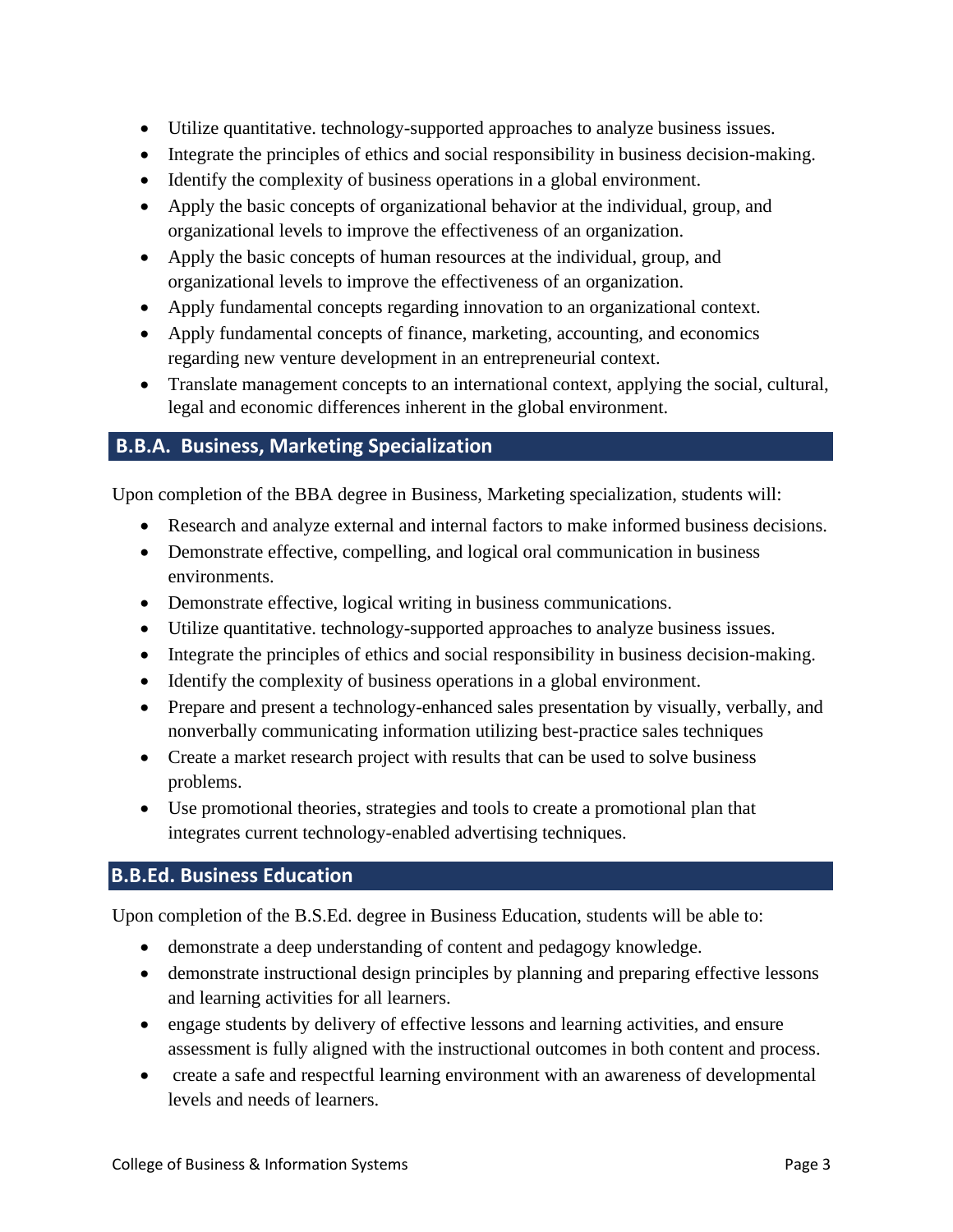- integrate technology into lessons to create interest and communicate knowledge.
- demonstrate professional dispositions of effective teachers to positively impact student learning while contributing to the well-being of their district.

### **B.S. Ed. Computer Education**

Upon completion of the B.S.Ed. degree in Computer Education, students will be able to:

- demonstrate a deep understanding of content and pedagogy knowledge.
- demonstrate instructional design principles by planning and preparing effective lessons and learning activities for all learners.
- engage students by delivery of effective lessons and learning activities, and ensure assessment is fully aligned with the instructional outcomes in both content and process.
- create a safe and respectful learning environment with an awareness of developmental levels and needs of learners.
- integrate technology into lessons to create interest and communicate knowledge.
- demonstrate professional dispositions of effective teachers to positively impact student learning while contributing to the well-being of their district.

#### **B.S. Computer Information Systems**

Upon completion of the B.S. degree in Computer Information Systems, students will be able to:

- demonstrate the ability to analyze, identify, and define the requirements needed to address business problems and opportunities with technical solutions.
- design applications for business using programming tools, techniques, and frameworks.
- demonstrate proficiency in structuring, collecting and analyzing data to support business operations and strategic decision-making.
- demonstrate a working knowledge of computer hardware, programming, and database management systems.
- demonstrate knowledge of business disciplines, especially areas that can be optimized through the use of technology.

## **B.S. Health Information Administration**

Upon completion of the B.S. degree in Health Information Administration, students will be able to:

- plan and develop a health information management system appropriate for varying sizes and types of health care facilities, organizations and agencies.
- manage the personnel working in a health information management department.
- perform the following management functions as they relate to a health information management system: facility design, financial planning, budgetary control, selection of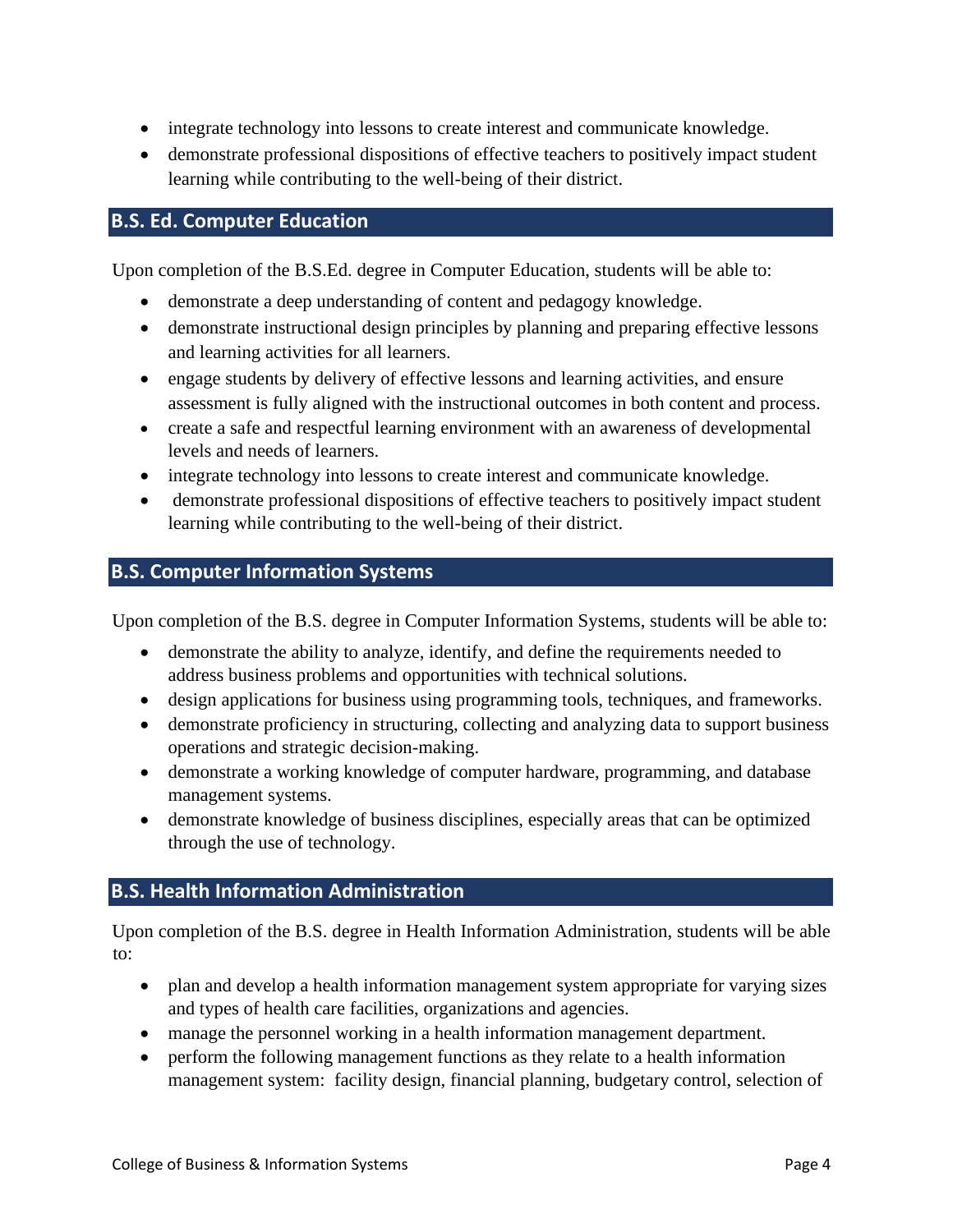equipment and supplies, systems analysis and evaluation of the effectiveness of departmental services.

- develop and implement policies and procedures for information handling and dissemination in accordance with professional ethics and in conformity with applicable federal, state and local statutes and regulations.
- design a system to maintain the privacy and confidentiality of health information.
- develop, analyze and evaluate health data retention and retrieval systems.
- collect and analyze patient and institutional data for health care and health-related programs.
- assist in research and statistical analysis to provide administrative and clinical information for institutional management and to evaluate patient care.
- assist in the development and coordination of programs to assure quality of patient care and appropriate utilization of services as required by the facility, organization or agency.
- develop in-service education materials and conduct and evaluate instructional programs for health information management personnel.
- coordinate and integrate the efforts of the health information management department with those of other departments to achieve institutional goals.
- participate in committee functions relative to health information management administrative activities and quality management studies.
- support and practice the ethical principles of health care and health information management.

#### **B.S. Professional Accountancy**

Upon completion of the B.S. degree in Professional Accountancy, students will be able to:

- demonstrate effective, compelling, and logical oral communication in business environments.
- demonstrate effective, logical writing in business communications.
- utilize quantitative, technology-supported approaches to analyze business issues.
- work and communicate as a team to research and analyze external and internal factors to make informed business decisions.
- integrate the principles of ethics and social responsibility in business decision-making.
- identify the complexity of business operations in a global environment.
- demonstrate ability to conduct tax law.
- demonstrate knowledge of the basic concepts of legal business entities.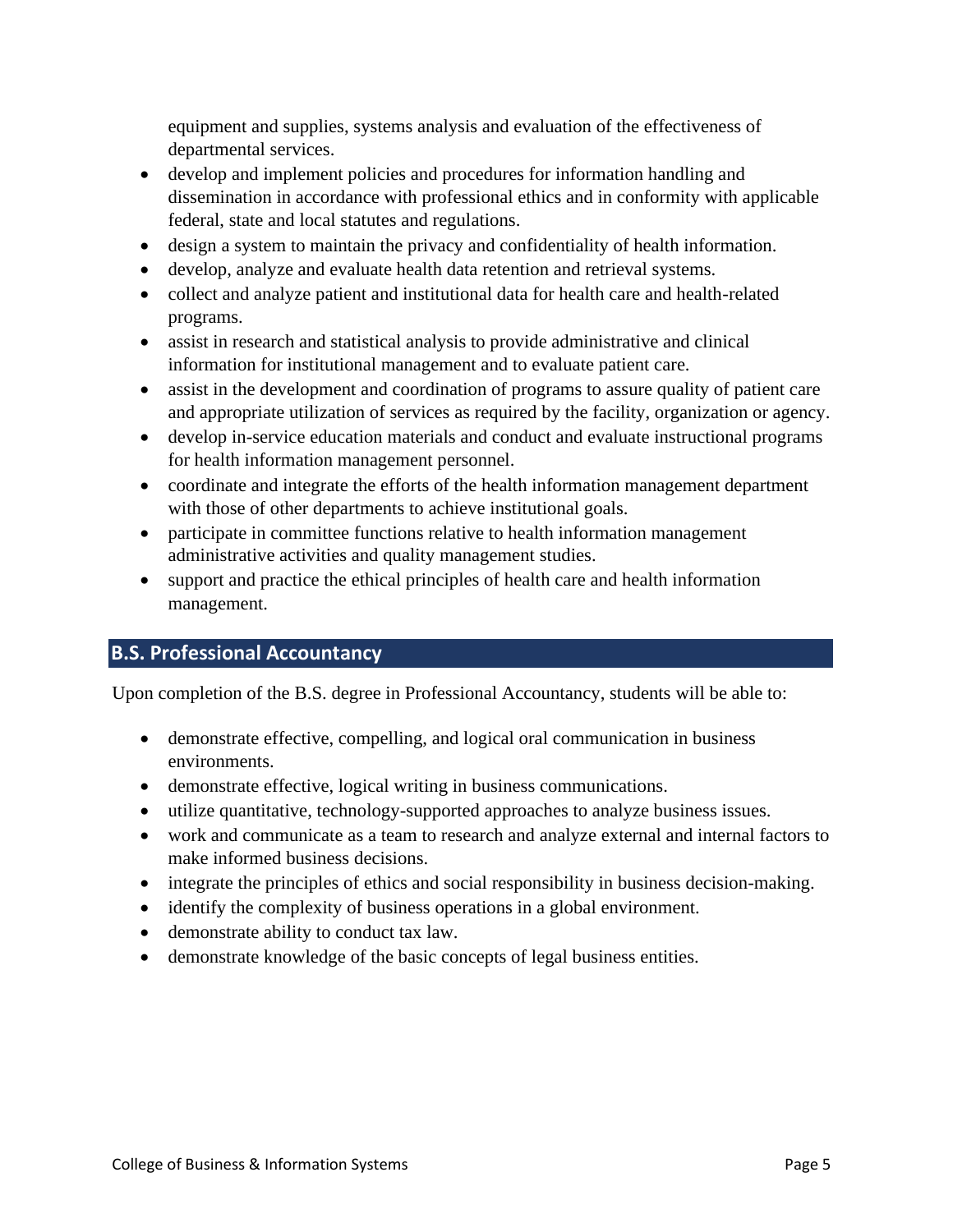## **Undergraduate Programs - Associate**

# **A.S. Business Management**

Upon completion of the A.S. degree in Business Management, students will be able to:

- demonstrate knowledge of the conceptional and functional areas of business.
- demonstrate effective written business communication skills.
- identify the ethical and legal parameters within the business environment.

#### **A.S. Health Information Technology**

Upon completion of the A.S. degree in Health Information Technology, students will be able to: technically analyze and evaluate health records according to standards established by current law, regulations and accrediting agencies.

- compile and utilize various types of administrative and health statistics, e.g., patient census, daily discharge analysis, monthly patient data reports and vital statistics.
- code symptoms, diseases, operations, procedures and other therapies according to recognized classifications systems.
- release health information in accordance with professional ethics and in conformity with institutional policy and legal provisions.
- maintain and utilize a variety of health record indices, storage and retrieval systems.
- perform patient registration activities.
- understand and demonstrate knowledge of the transcription function within a health care organization.
- complete and/or verify discharge data abstracts.
- prepare health data information for computer processing, storage and retrieval.
- maintain specialized registries, such as cancer, trauma, stroke, organ.
- abstract and retrieve health information used for evaluating patient care and planning in health care and health-related programs.
- participate in committee functions relative to health information management and patient information systems.
- provide data to health care facility staff in quality management studies, utilization review, risk management, planning and research activities.
- supervise one or more health information management service activities such as: transcription, word processing, filing, coding and indexing, statistics and correspondence.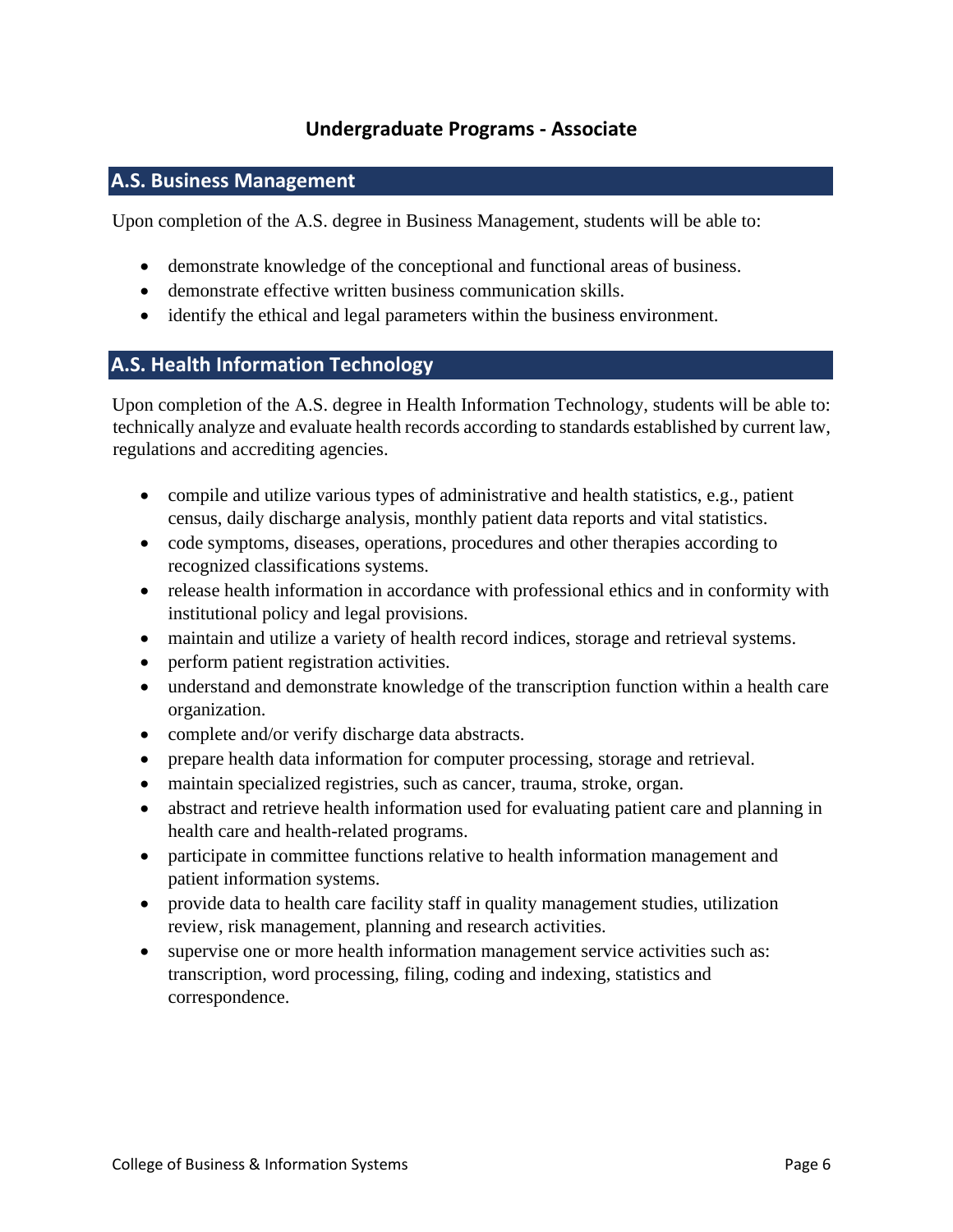## **A.S. Web Development**

Upon completion of the A.S. degree in Web Development, students will be able to:

- demonstrate the ability to write code using sequence selection and repetition.
- understand and effectively manage the process of developing, designing, testing, and delivering a program or web page.
- manipulate data efficiently to make optimal use of computing resources.
- identify, analyze, and take user needs into account in the programming process.
- write, test, and maintain computer programs and/or web applications in at least three languages.

# **Undergraduate Programs - Certificate**

#### **Certificate in Data Analytics**

Upon completion of the Certificate in Data Analytics, students will be able to:

- Use information technology and computing languages to implement analytics solutions.
- Select and appropriate analytics techniques and apply advanced analytical tools to solve data analytics problems
- Understand basic database concepts and apply database design principles such as ER diagrams and normalization to design and implement a database management system.
- Retrieve data storage in a database using the Structured Query Language (SQL).
- Prepare and transform Big Data sets into actionable information in an easy-tounderstand format to support business decision making through the use of advanced data processing tools
- Communicate the results of the analysis to stakeholders in the optimal combination of graphical/visual and written/verbal means

## **Certificate in Health Care Coding**

Upon completion of the Certificate in Health Care Coding, students will be able to:

- code symptoms, diseases, operations, procedures and other therapies according to recognized classifications systems.
- abstract records for department indices/databases/registries.
- perform qualitative and quantitative analysis of health records to evaluate compliance with regulations and standards.
- assist in the facility's billing process.
- assist in using coded data for strategic planning/reporting.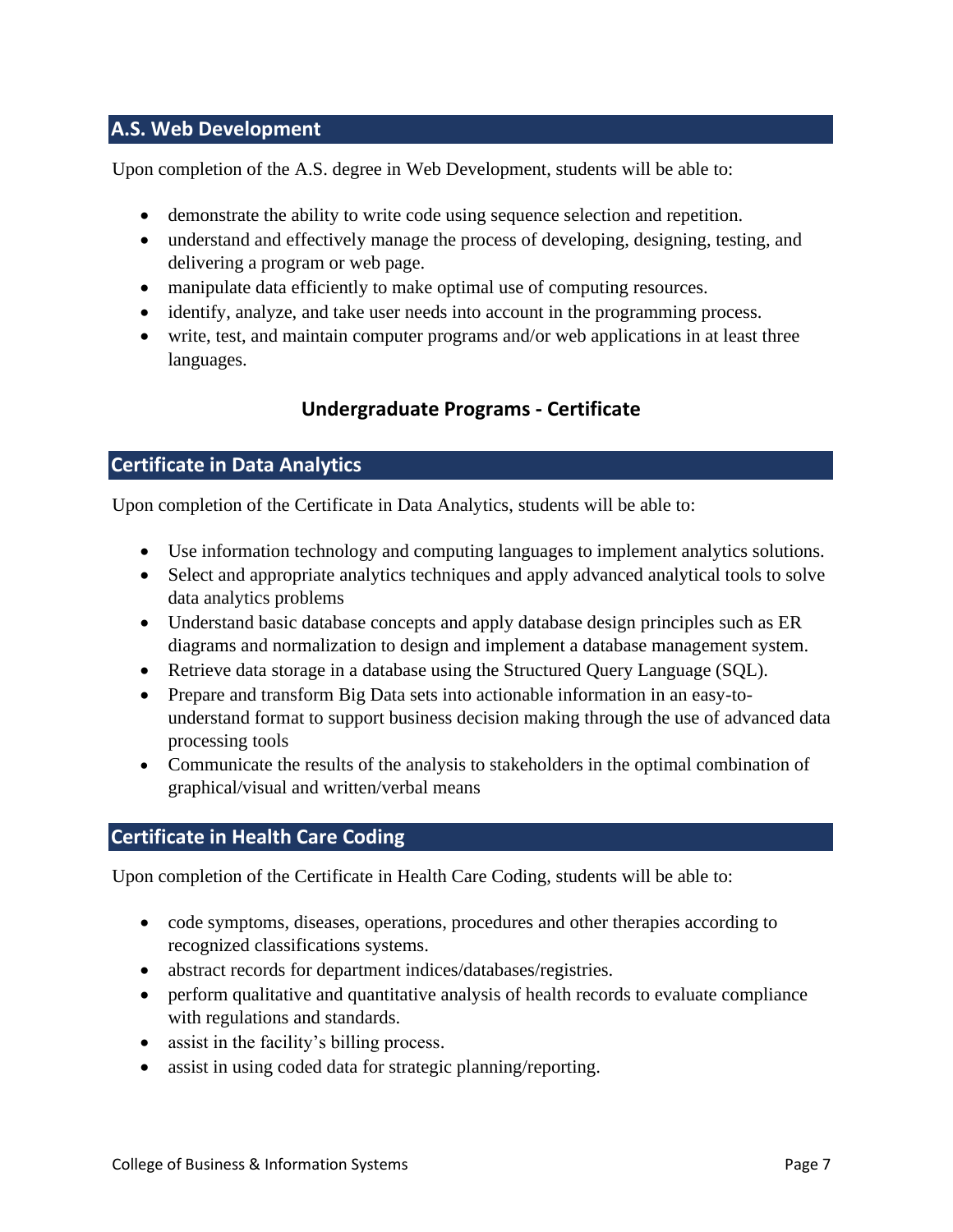## **Certificate in Health Information Specialist**

Upon completion of the Certificate in Health Information Specialist, students will be able to:

- perform entry-level tasks in the health information field.
- demonstrate an understanding of the health information management profession and roles.
- interpret basic medical terminology used in health care settings.
- demonstrate an understanding of the legal aspects of health information management.
- complete release of information requests for paper and/or electronic health information.
- understand HIPAA rules and regulations.
- recognize components of the electronic health record and understand their purpose and contents.

#### **Certificate in IS Management: Information Technology Management**

Upon completion of the Certificate in IS Management: Information Technology Management, students will be able to:

- understand the development and utilization of information technology within organizations.
- understand relational database design and data management using basic Structured Query Language (SQL).
- write computer programs in a programming language using sequence, selection, and repetition programming structures.
- demonstrate a broad understanding of computer hardware, computer architecture, virtualization, and data communications.

#### **Certificate in IS Management: Technology Database Management Systems**

Upon completion of the Certificate in IS Management: Technology Database Management, students will be able to:

- understand the analysis, planning, designing, testing, and implementation of an information system.
- understand relational database design and data management using basic and advanced Structured Query Language (SQL).
- write computer programs in a programming language using sequence, selection, and repetition programming structures.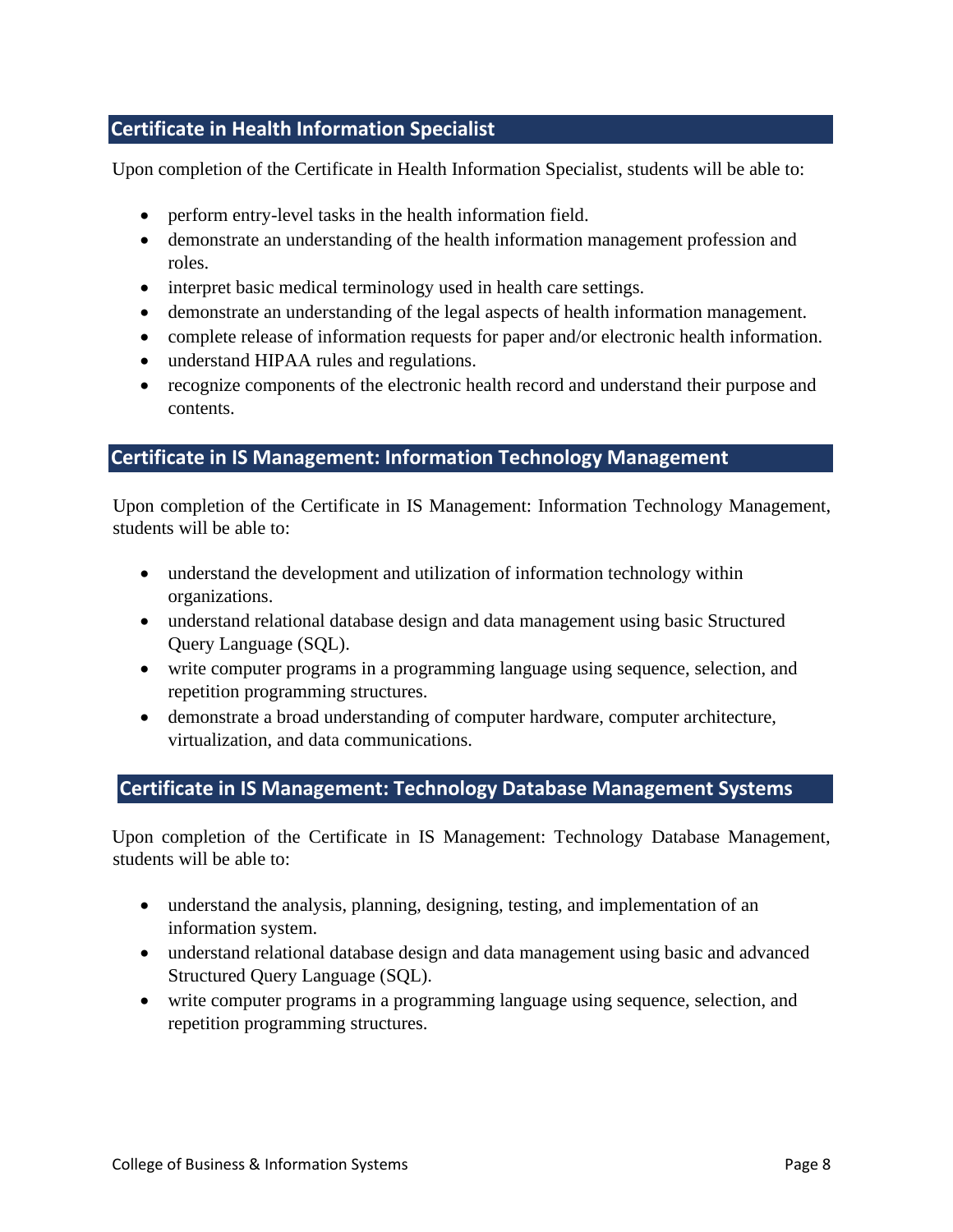# **Certificate in Project Management**

Upon completion of the Certificate in IS Management: Technology Database Management, students will be able to:

- Understand the application of information technology in an organization
- Understand the role of managers in the planning, development, and use of information systems
- Use project management software
- Apply knowledge, skills, tools, and techniques for completing a project on time and within budget
- Understand and propose solutions to problems encountered in project management

# **Certificate in IS Management: Web Application Development**

Upon completion of the Certificate in IS Management: Web Application Development, students will be able to:

- write computer programs in a programming language using sequence, selection, and repetition programming structures.
- use modern programming languages, techniques, and frameworks to develop secure, data driven web applications using both client and server-side technologies.
- understand relational database design and data management using basic Structured Query Language (SQL).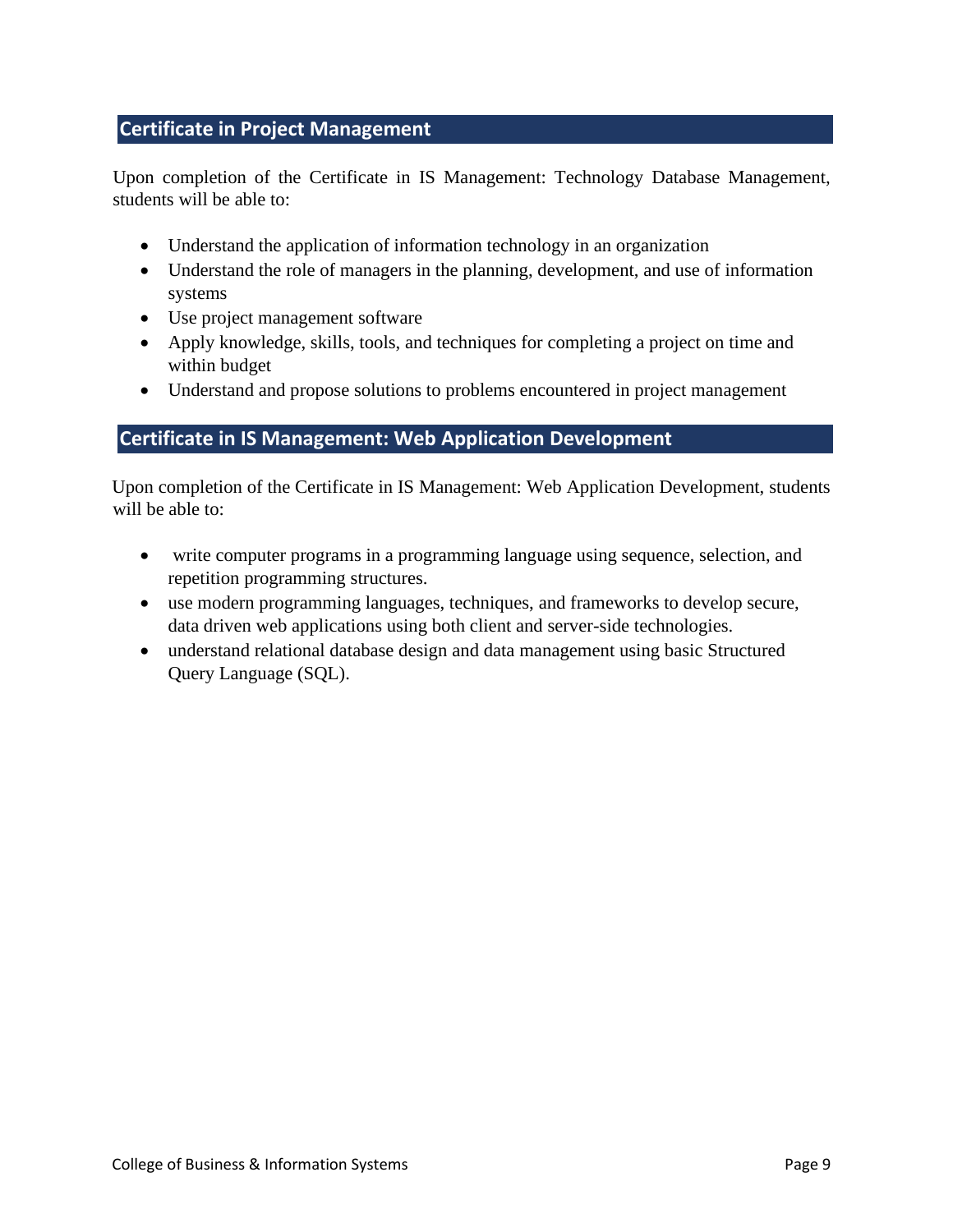## **Graduate Programs – Doctoral**

# **Ph.D. Information Systems**

Upon completion of the Ph.D. degree in Information Systems, students will be able to:

- demonstrate a broad and comprehensive understanding of core knowledge and fundamental practices in information systems.
- demonstrate conceptual knowledge and ability to utilize prevalent technologies of information systems.
- demonstrate a highly developed knowledge of information systems literature, particularly in their area of specialization.
- demonstrate a scholarly understanding of milestones and seminal works of leading researchers in their area of specialization.
- demonstrate an understanding of information systems research methods and an ability to conduct research and evaluate research results.
- effectively formulate, communicate, present and defend the results of their research and any conclusions drawn from it.

## **Graduate Programs - Master**

#### **M.B.A. Business Administration**

Upon completion of the M.B.A. degree in Business Administration, students will be able to:

- synthesize and apply functional knowledge in the fields of economics, management, marketing, operations, finance, and accounting.
- utilize current technology, information literacy, and qualitative and quantitative analysis in business decision-making.
- demonstrate analytical and decision-making skills necessary to lead an organization.
- demonstrate knowledge of techniques for dealing with ethical issues and dilemmas that businesses encounter.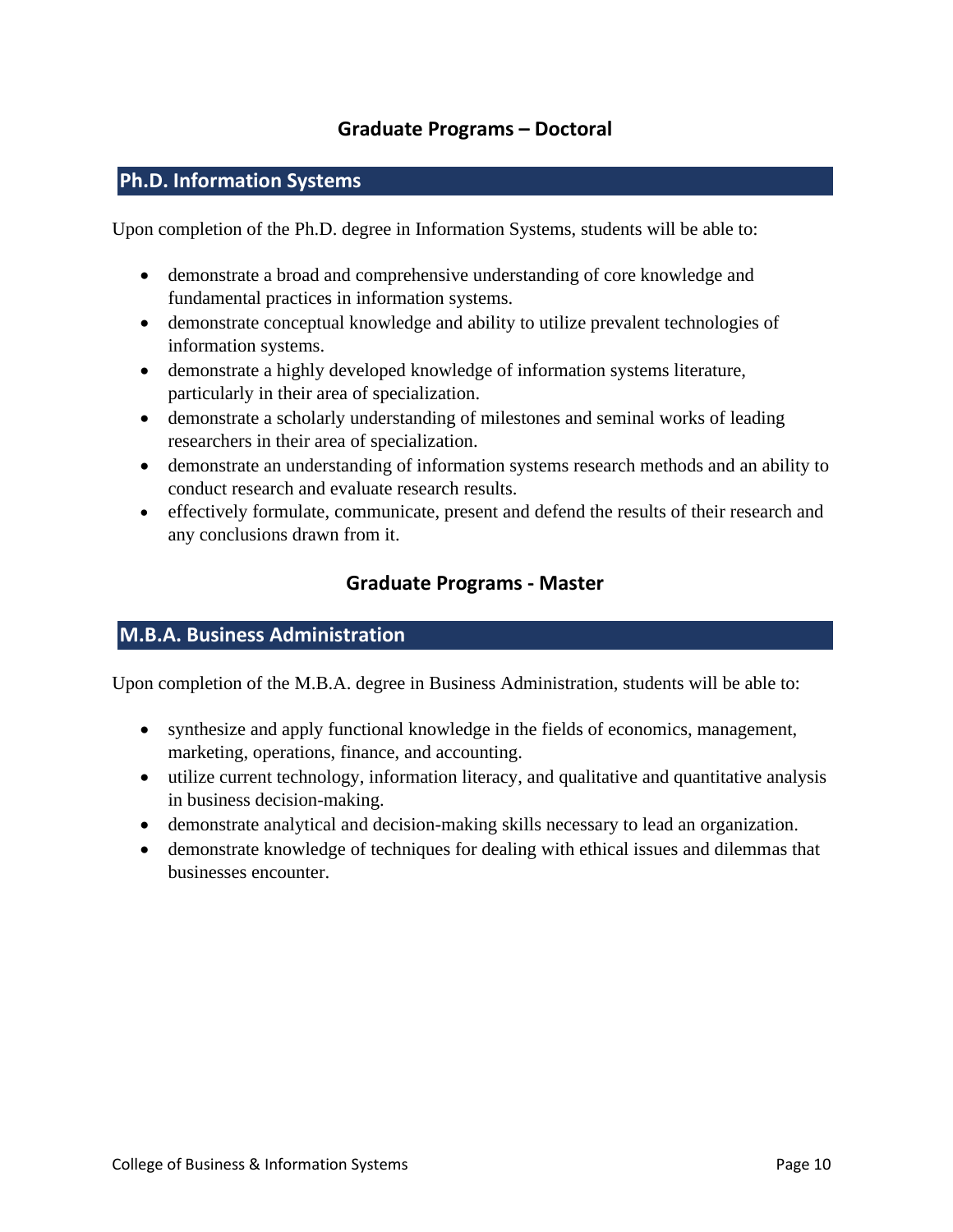# **M.S. Analytics**

Upon completion of the M.S. degree in Analytics, students will be able to:

- prepare and transform data sets into actionable information in an easy-to-understand format to support analytics through the use of advanced data processing tools.
- select the appropriate analytics techniques and apply advanced analytical tools to solve data analytics problems.
- demonstrate a good understanding of using information technology and computing languages to implement analytics solutions.
- assess alternative approaches and infrastructures for implementing big data analytics.
- manage data analytics projects to ensure delivery of a successful data analytics initiative throughout its life cycle.
- interpret the results of the analysis.

# **M.S. Health Informatics and Information Management**

Upon completion of the M.S. degree in Health Informatics and Information Management, students will be able to:

- apply and integrate the fundamental concepts of information technology in a clinical setting.
- facilitate communication between health care providers and IT professionals implementing health care information technology.
- demonstrate a theoretical and practical understanding of the use of health care information.
- provide leadership in developing, implementing, maintaining, and managing information resources and systems in health care organizations.
- apply fundamental research concepts to support the use of health information in research projects.
- manage information technology applications in the health care industry (storage, retrieval, and interpretation of patient care information).
- provide administrative support for the implementation and management of the complex information systems used in the health care industry.

## **M.S. Information Systems**

Upon completion of the M.S. degree in Information Systems, students will be able to:

- perform the tasks of an Information Systems professional.
- successfully adapt to new environments and technologies.
- demonstrate knowledge of information systems and a selected specialization.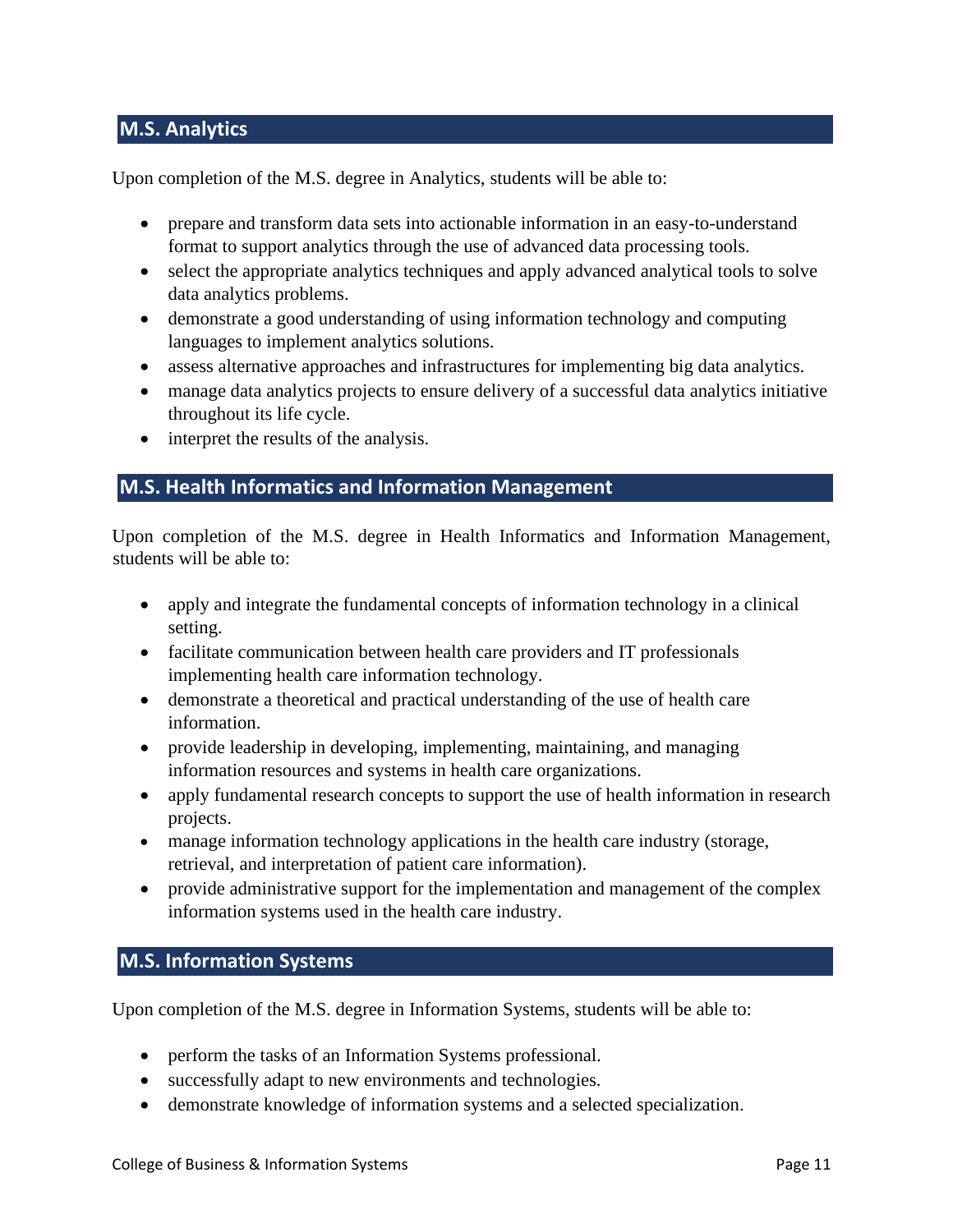- understand and apply current and emerging computer software technologies including CASE programming, database management, Internet and electronic commerce, and network operating environments.
- translate user requirements into effective computer-based systems.
- understand the effective management of information systems applications.